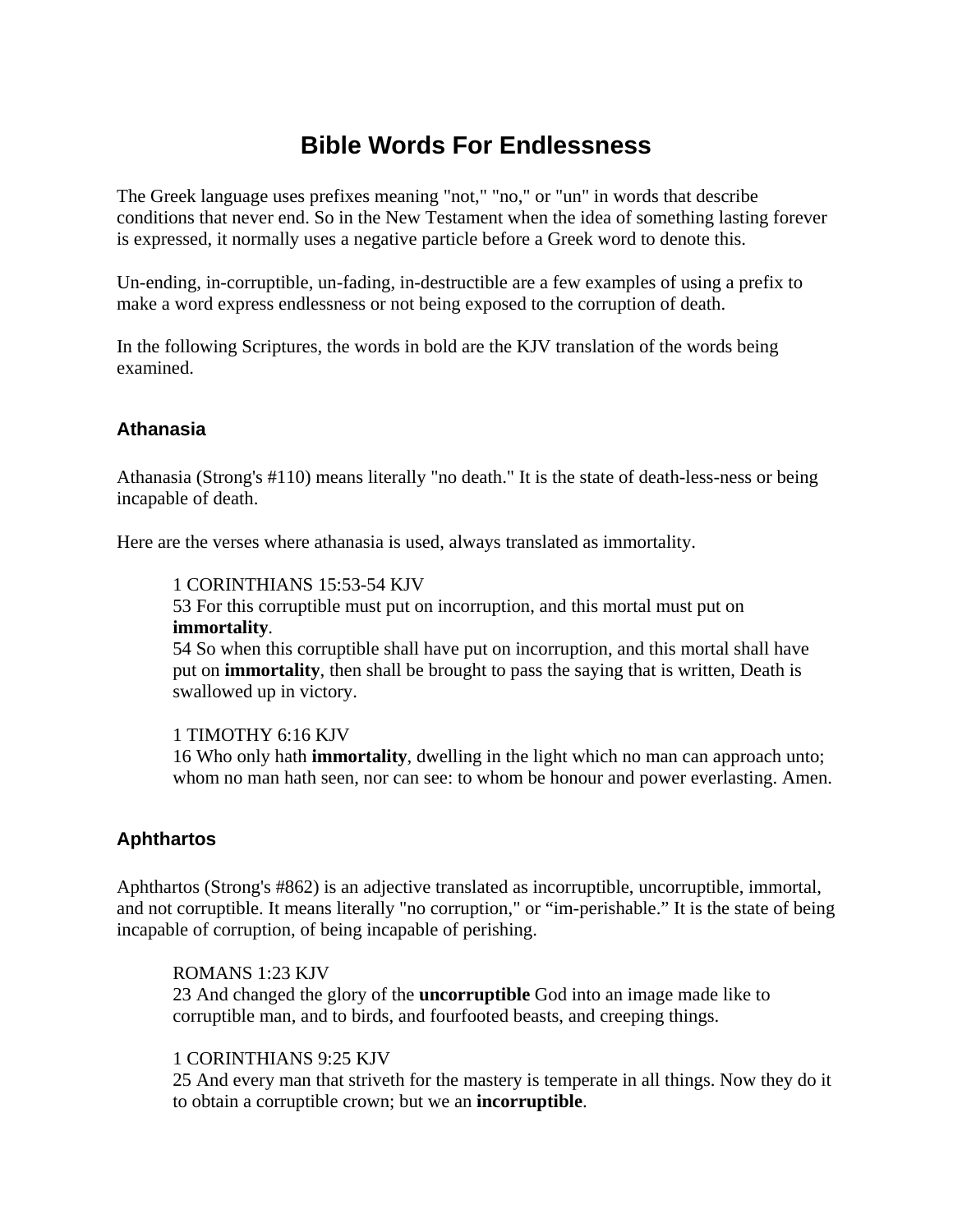### 1 CORINTHIANS 15:52 KJV

52 In a moment, in the twinkling of an eye, at the last trump: for the trumpet shall sound, and the dead shall be raised **incorruptible**, and we shall be changed.

## **Aphtharsia**

Aphtharsia (Strong's #861) is the noun form of aphthartos (Strong's #862) which we just examined.

#### 1 CORINTHIANS 15:42 KJV

42 So also is the resurrection of the dead. It is sown in corruption; it is raised in **incorruption**:

## 2 TIMOTHY 1:10 KJV

10 But is now made manifest by the appearing of our Saviour Jesus Christ, who hath abolished death, and hath brought life and **immortality** to light through the gospel:

## **Amarantos**

Amarantos (Strong's #263) is an adjective meaning "not fading" or "un-fading." It is used once in the New Testament.

1 PETER 1:4 KJV 4 To an inheritance incorruptible, and undefiled, and **that fadeth not away**, reserved in heaven for you,

# **Akatalutos**

The thought of permanence is also expressed by akatalutos (Strong's #179), which literally means "not destroyed" or "in-destructible." It is used one time, translated as endless.

HEBREWS 7:16 KJV 16 Who is made, not after the law of a carnal commandment, but after the power of an **endless** life.

All the above passages describe conditions of endlessness or incorruptibility in the Bible. Yet none of them use aion or its adjective aionios. Each of them is a word starting with the particle "a" which means "not" when placed in front of Greek words.

From these verses you can see that the Bible promise of believers living forever with Jesus does not depend at all on the word aion being used.